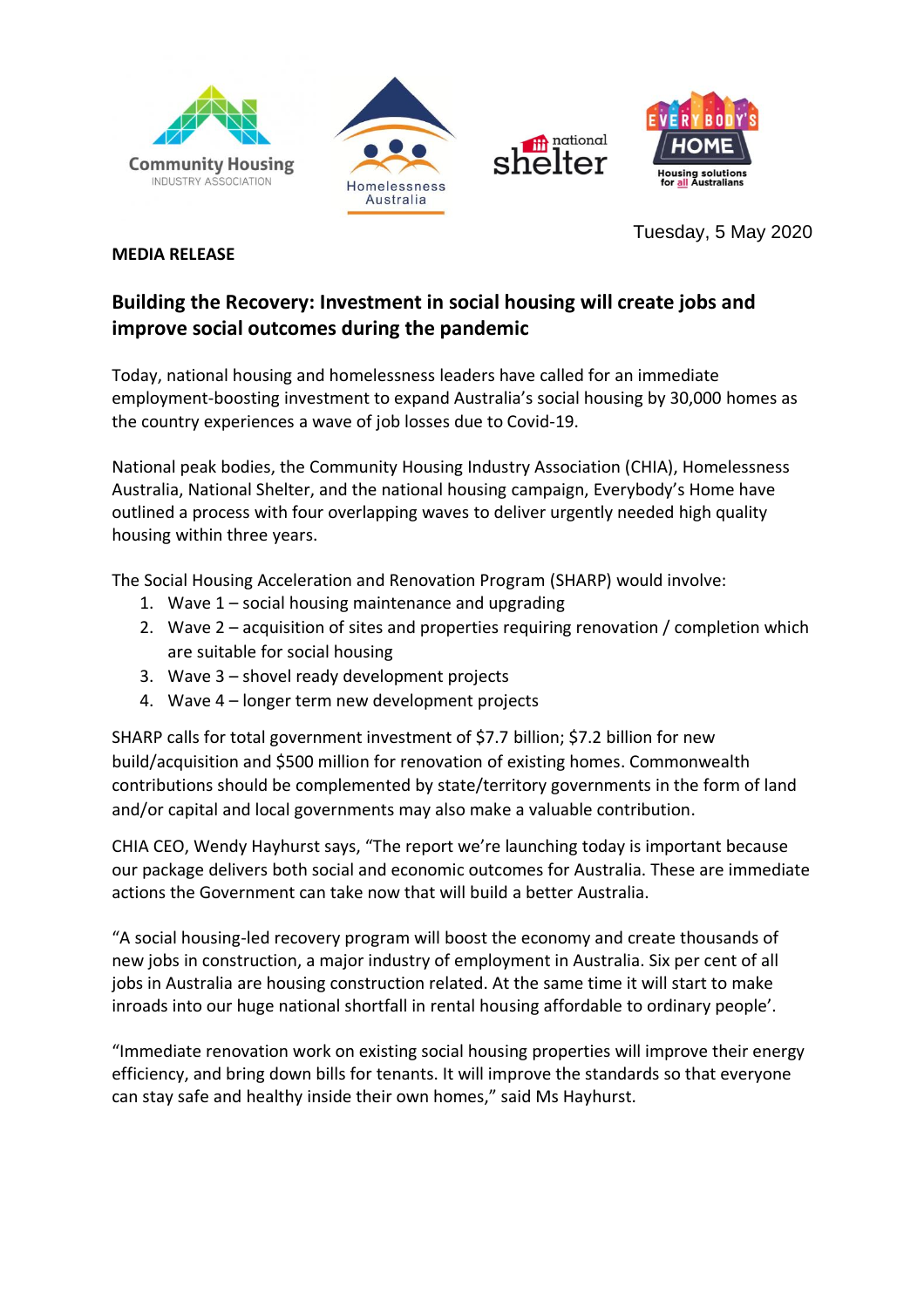







Chair of Homelessness Australia, Jenny Smith says, "The pandemic has shown how vulnerable people are when they don't have a home, and how urgently we need more social housing so that every Australian can have a safe place to live.

"The pandemic has also created an economic crisis that is making many more Australians vulnerable to homelessness. New social housing is urgently needed to respond to both existing homelessness, and to Australians now experiencing homelessness for the first time."

National Shelter CEO, Adrian Pisarski says, "New social housing infrastructure would fill a structural gap in Australia's housing market.

"Social housing construction is also the most effective infrastructure program to stimulate the economy. The construction industry has seen a 40% reduction in forward contracts because of Covid-19, many of which would have been for home building projects. Investing in renovating and building more social housing will help get thousands of Australians back into work and rebuild the economy."

Everybody's Home spokesperson, Kate Colvin says, "Too many Australians pay more for rent than they can afford, because there are too few affordable rentals available. The SHARP stimulus package will provide urgently needed homes so people on low incomes can find an affordable place to rent."

## **Media Contact: Aliya Ahmad 0428 684 307 or [aliya@chp.org.au](mailto:aliya@chp.org.au)**

## *The summary proposal is [available here.](https://www.communityhousing.com.au/wp-content/uploads/2020/05/SHARP-Program.pdf)*

This proposal is also backed by leaders across the community including:

- Australian Council of Trade Unions (ACTU)
- Australian Council of Social Service
- City Futures Research Centre, UNSW
- Centre for Urban Transitions, Swinburne University
- Centre for Social Impact
- Australian Institute of Architects
- The Constellation Project
- Australian Alliance to End Homelessness (AAEH)
- Arup
- PowerHousing Australia